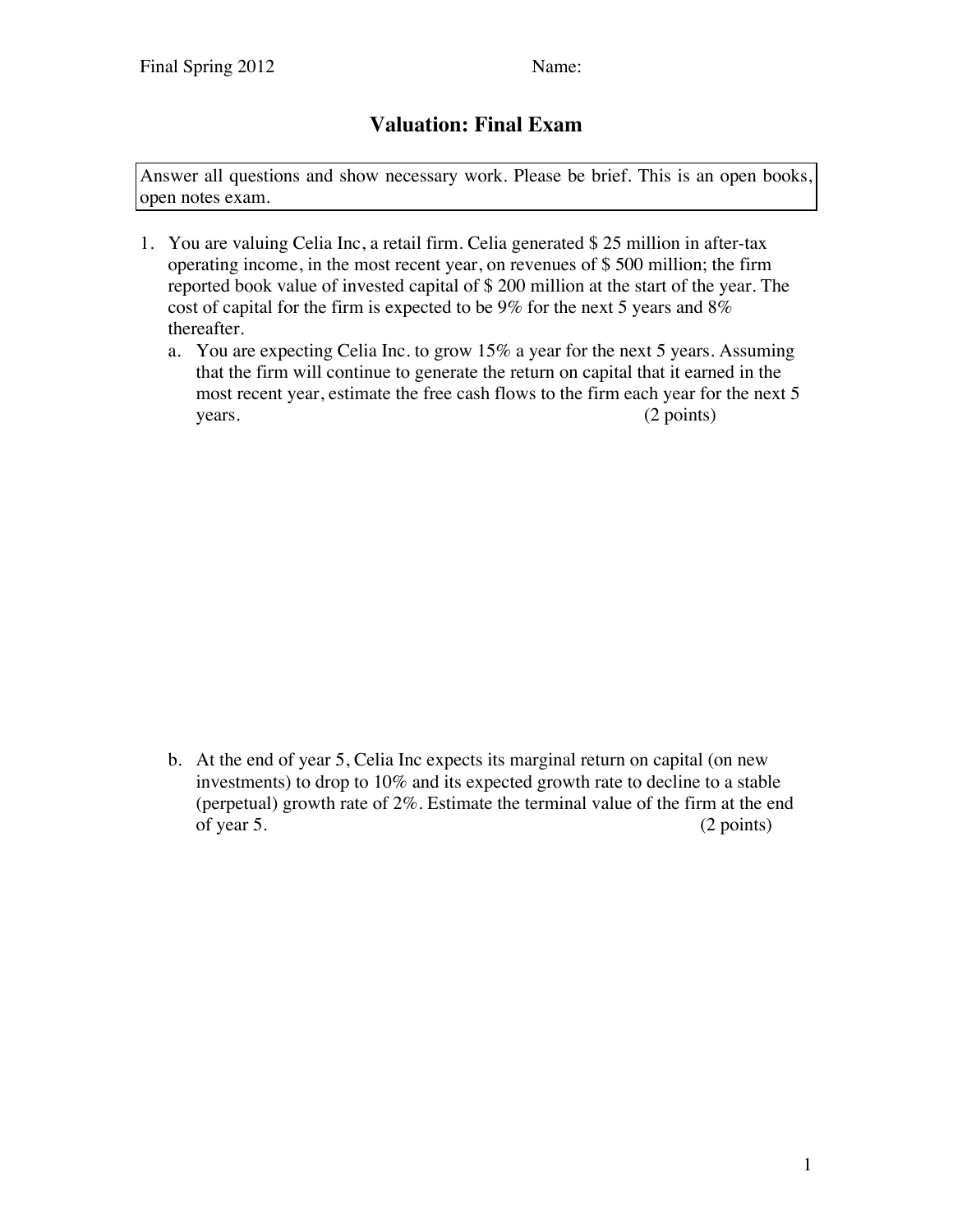- c. Now assume that Celia has the following items on its balance sheet:
	- (a) \$ 100 million in interest bearing debt (in market value terms),
	- (b) \$ 60 million in cash and marketable securities
	- (c) Minority cross holdings in other firms that have been valued (in market value terms) at \$ 40 million
	- (d) Minority interests of \$ 50 million (in market value terms).
	- (e) 10 million options outstanding with a value of \$3/option

If there are 50 million shares outstanding currently, estimate the value of equity per share today. (2 points)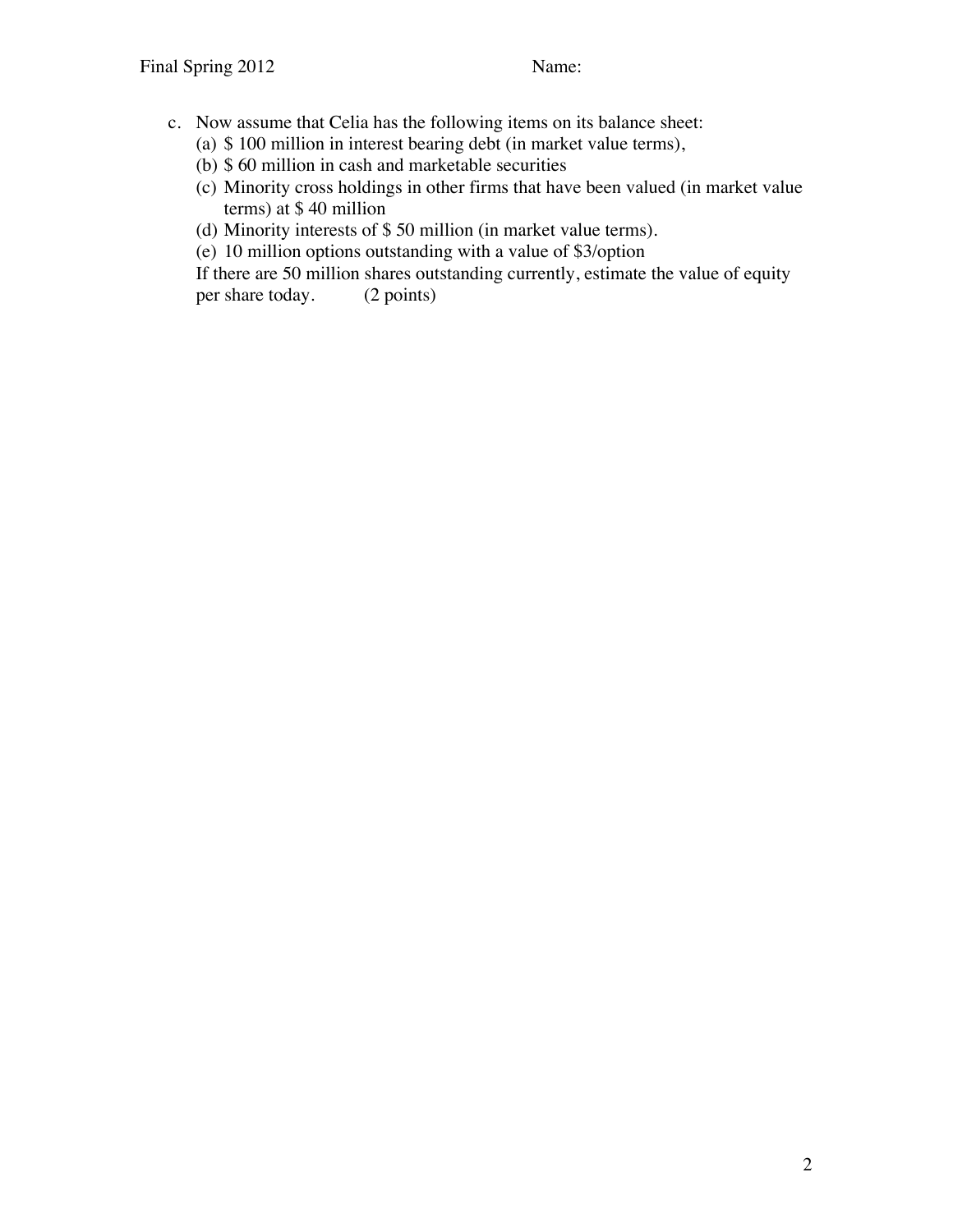- 2. You are trying to value Peter Pan Media, a social media company that brings together people with common interests in movies. The company has 1.5 million members but no revenues right now; the average member is expected to stay on as a member for 2 years. The company has no debt outstanding and a cash balance of \$15 million, wants to tap into the public markets and is considering an IPO and has asked you to do a valuation.
	- a. Looking across social media companies that are publicly traded, you obtain the following information (with enterprise value and # members in millions and the average life of a membership):

|               | Company Enterprise Value | # Members/users | Average life |
|---------------|--------------------------|-----------------|--------------|
| A             | \$1,000                  | 40              |              |
| B             | \$3,000                  | 30              |              |
| $\mathcal{C}$ | \$1,500                  | 20              |              |

Make your best estimate of Peter Pan's equity value per share today, if the company pans to issue 10 million shares.(2 points)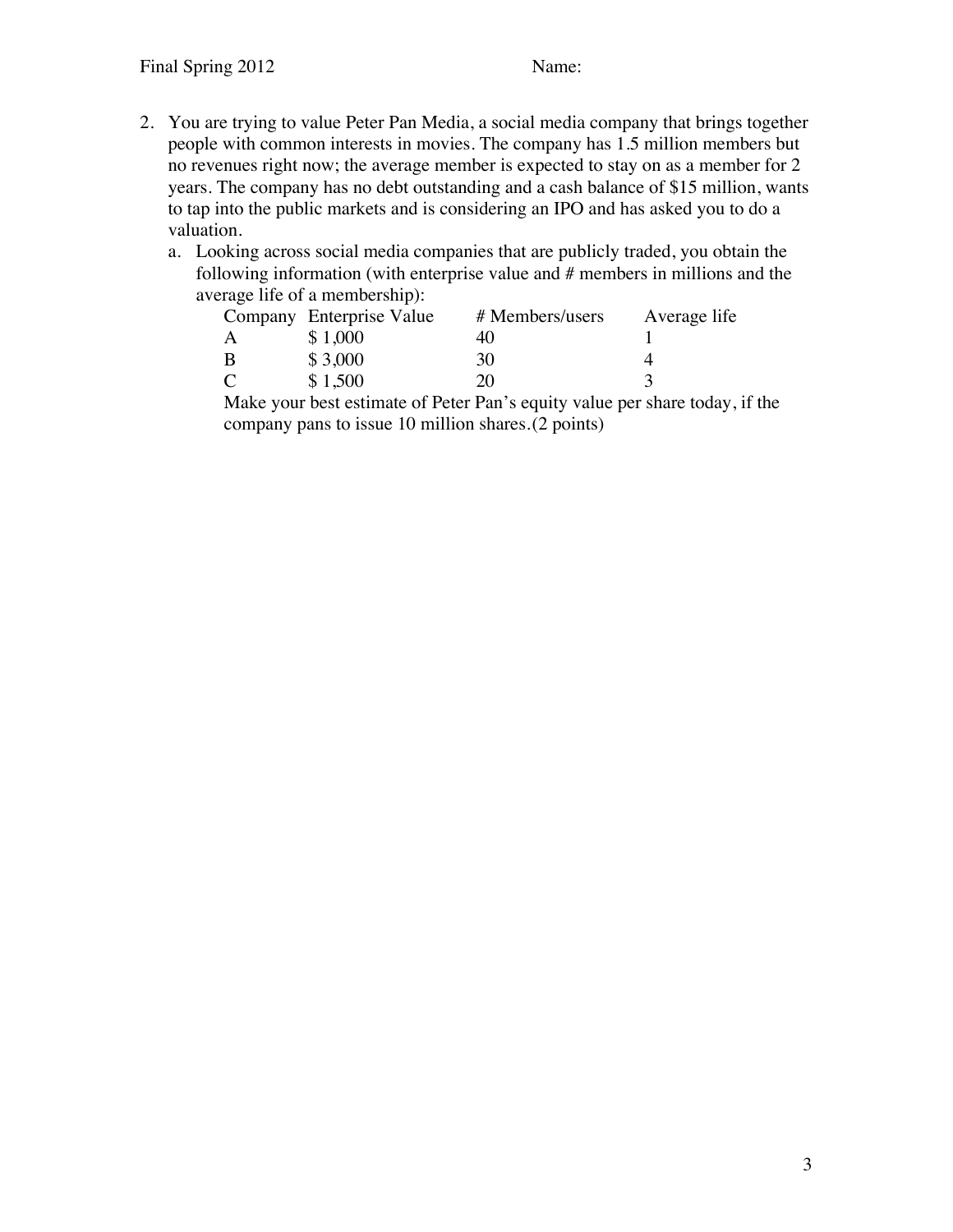b. Now assume that you are provided with estimates of Peter Pan's revenues (from advertising), net income and number of shares outstanding for the next 5 years.

| Revenues $(\$ \text{mil})$   | \$2.00     | $$10.00 \mid $30.00$ |            | $\$40.00$ | 860.00  |
|------------------------------|------------|----------------------|------------|-----------|---------|
| Net Income $(\$ \text{mil})$ | $-\$10.00$ | $-$ \$5.00           | $-$ \$2.00 | \$8.00    | \$15.00 |
| $#$ Shares                   | 12.00      | 13.00                | 14.00      | 14.50     | 15.00   |

You have run a regression of price to sales ratios against net margins across publicly traded advertising companies and obtained the following:

Price/Sales =  $0.5 + 7.5$  (Net profit Margin) + 2.5 (Expected Earnings growth) [Enter percent as decimals. So, 10% will be input as 0.10]

Assuming that Peter Pan's expected growth in earnings after year 5 will be 10% a year for the following five years, estimate the value of equity per share in Peter Pan at the end of year 5. (2 points)

c. Assume that your valuations in part (a) and part (b) are both reasonable and that the cost of equity for Peter Pan for the next 5 years is 10%. What is the probability that Peter Pan will not survive for the next 5 years? (You can assume that Peter Pan's equity will be worth nothing in the event of distress) (2 points)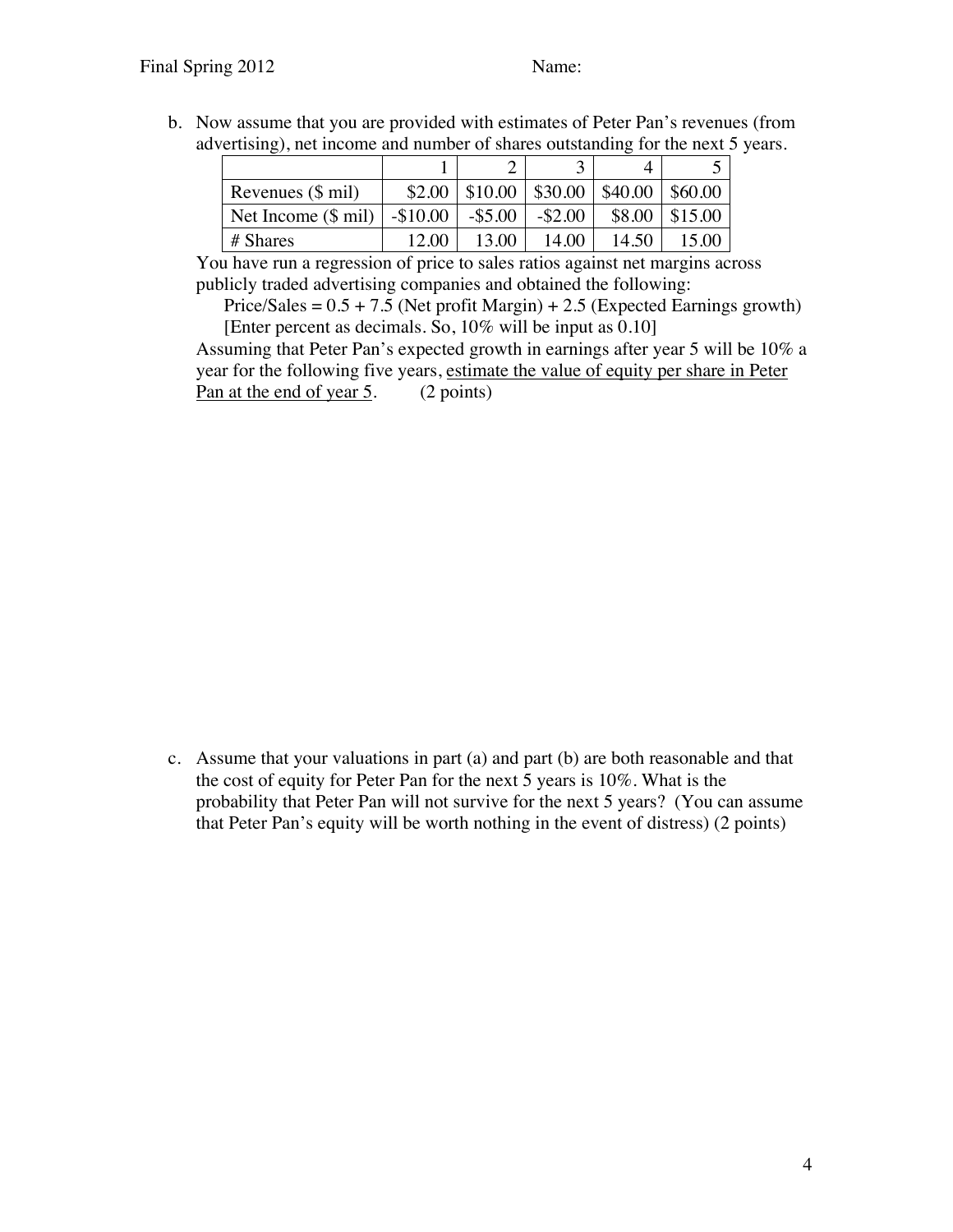3. Galinda Inc, a publicly traded food processing company, is considering acquiring Samoa Enterprises, a privately owned food processing company. You have collected the following information on the two companies:

|                         | Galinda    | Samoa    |
|-------------------------|------------|----------|
| Revenues                | \$1,000.00 | \$500.00 |
| EBIT (1-t) next year    | \$90.00    | \$60.00  |
| <b>Invested Capital</b> | \$750.00   | \$300.00 |
| Debt ratio              | 20%        | 20%      |
| After-tax cost of debt  | 3%         | 3%       |

Both companies are in stable growth, growing 3% a year. The unlevered beta of food processing companies is 0.90, the correlation of food processing companies with the market is 45% and the marginal tax rate for both public and private businesses is 40%. The owner of Samoa has all of her wealth invested in the business. (The riskfree rate is 2% and the equity risk premium is 6%)

a. Estimate the value of Samoa as a stand-alone private business, to its owner. (2 points)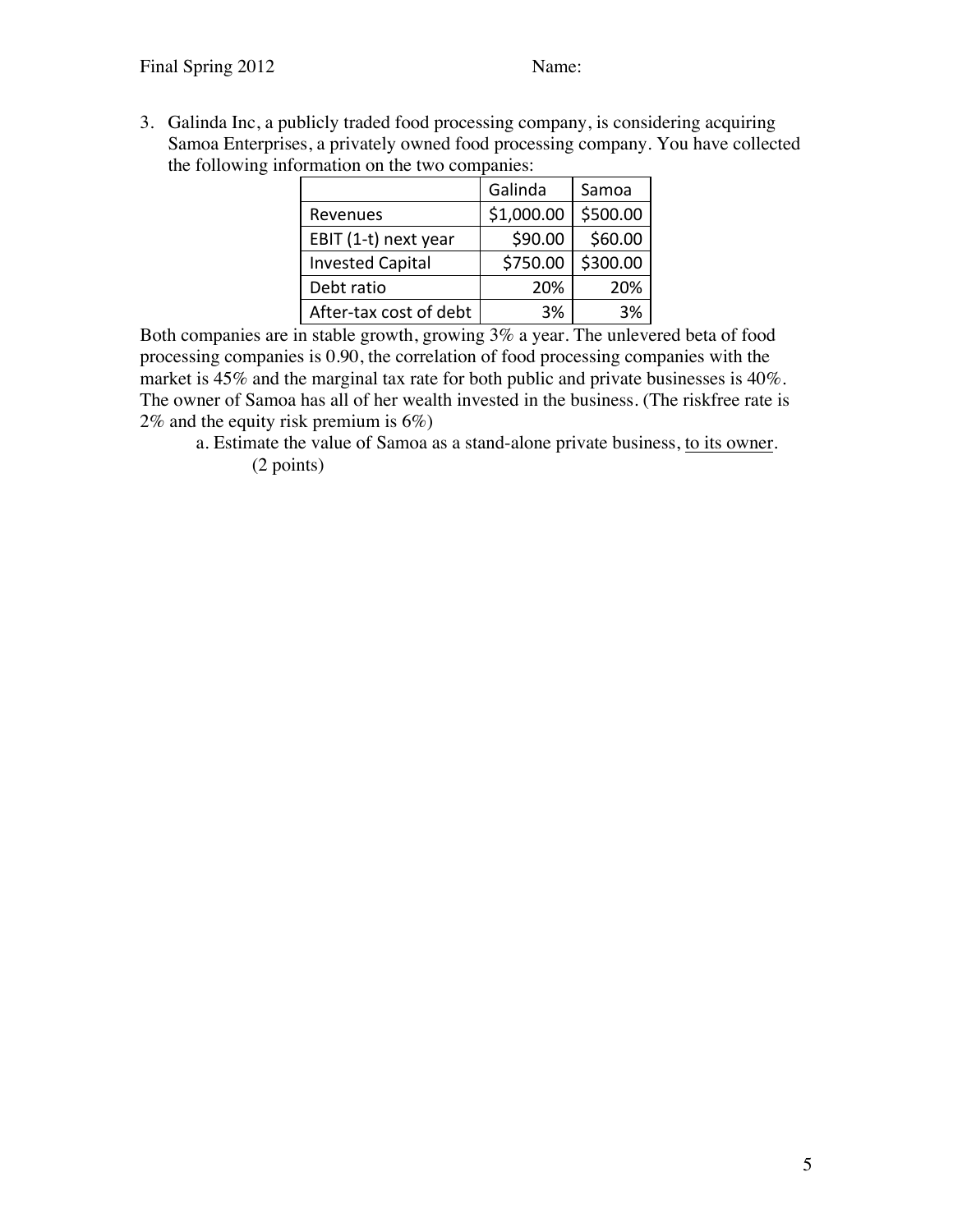b. Assume that if Galinda acquires Samoa, it expects to be able to cut costs (pretax) by \$ 30 million for the combined firm next year, without any addition to invested capital or change to the expected growth rate. If Galinda can buy Samoa for twice the estimated value in part a, estimate the value per share for Galinda after the acquisition. You can assume that Galinda has \$ 500 million in debt outstanding, no cash balance and 50 million shares. (4 points)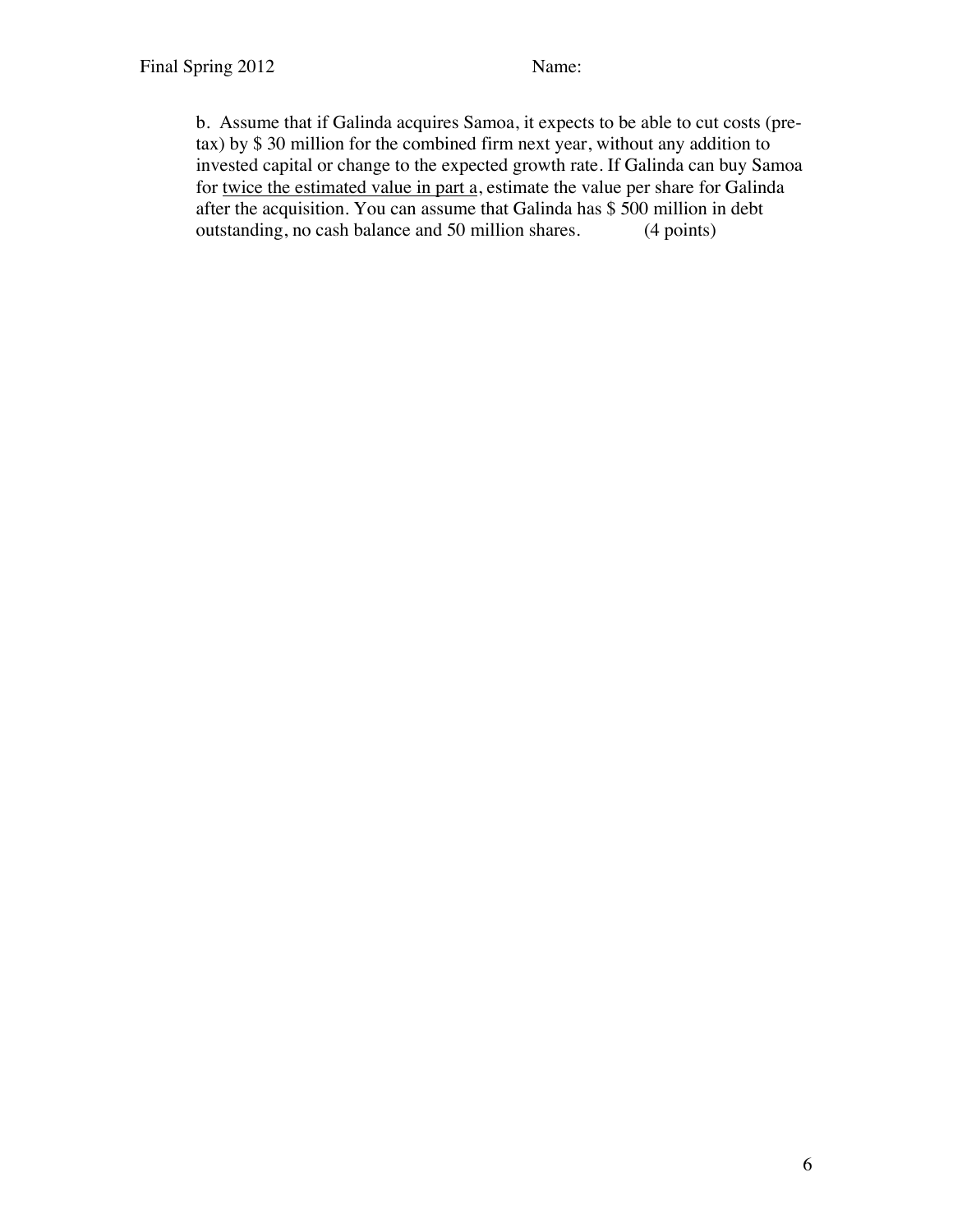- 4. You have been hired as a CEO for Matrix Inc., a firm whose stock price has been languishing for the last few years. There at 23 million shares trading at \$ 10/share and the company has a cash balance of \$100 million and debt outstanding of \$ 20 million. The firm is expected to generate \$ 20 million in after-tax operating income next year and is in stable growth, growing 2% a year. The cost of capital for the firm is 10%.
	- a. If the firm is fairly valued right now, estimate the invested capital (book value) in the firm. (2 points)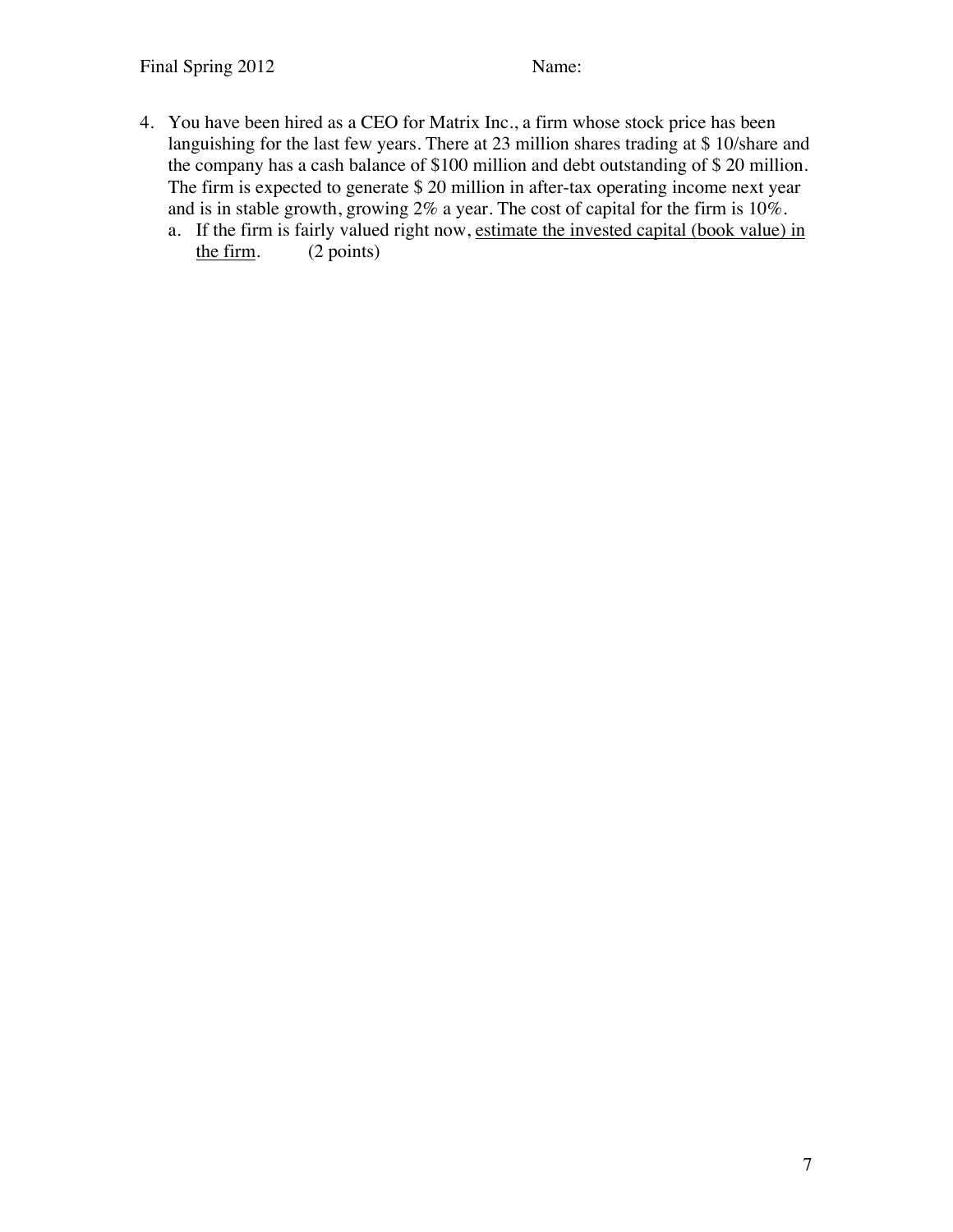b. Now assume that you are planning on using your entire cash balance to acquire the subsidiary of another publicly traded company that operates in the same business that you do. If, by doing so, you can double your after-tax operating income for next year, estimate the value per share after this transaction assuming that you can sustain your new return on capital in perpetuity. (You can assume that you remain a stable growth firm, growing 2% a year) (2 points)

c. As an alternative, you are considering an offer to divest a portion of your existing business for \$ 100 million; the portion that will be divested accounts for 75% of your invested capital and 50% of your after-tax operating income. If you plan to hold the proceeds from the divestiture as cash, estimate the value per share, assuming that you can sustain your new return on capital in perpetuity (Again, assume you will remain a stable growth firm, growing 2% a year). ( 2 points)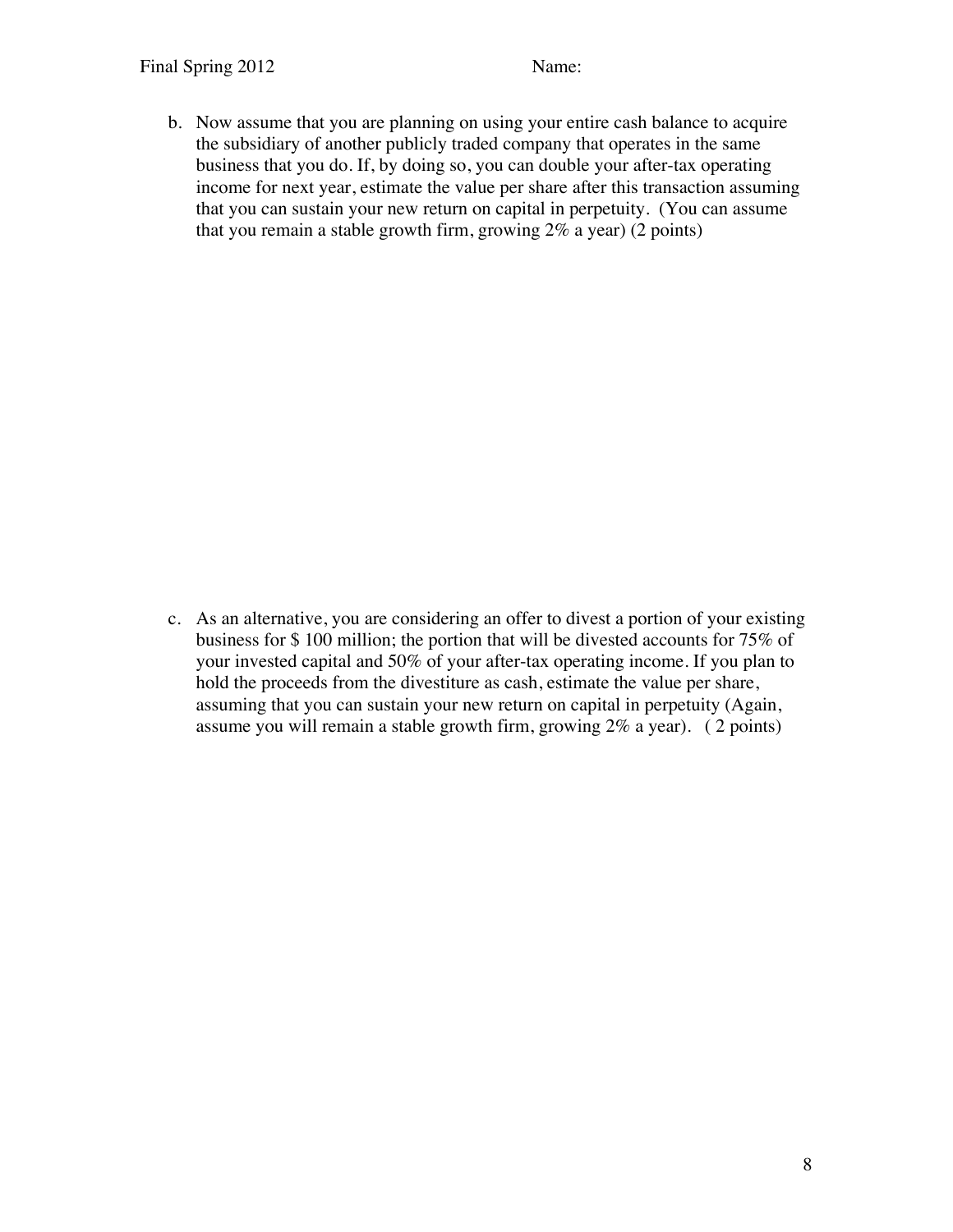- 5. Magnalife, a troubled, chemical company generated \$ 10 million in EBITDA in the most recent year on revenues of \$ 50 billion. The firm has no cash balance and owes \$ 50 million (face or par value) in a zero coupon bond with a maturity of 3 years; the bond rating is CCC and the default spread is 6%. The standard deviation in firm value for chemical companies is 40% and the 3-year treasury bond rate is 4%.
	- a. If chemical companies typically trade at an EV/EBITDA multiple of 6, estimate the equity value in Magnalife, based on a relative valuation.

(2 points)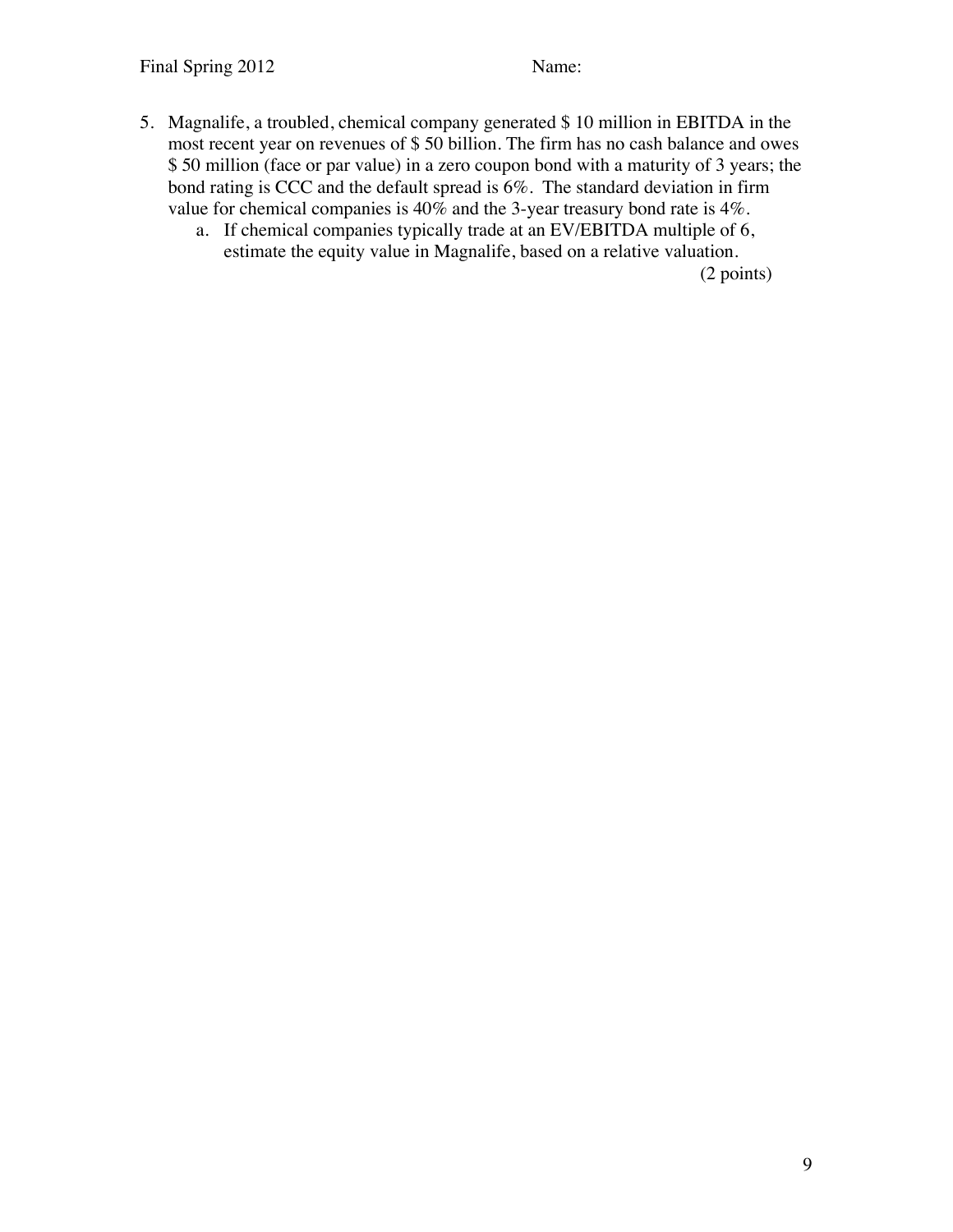b. Now assume that you were viewing the equity in Magnalife as an option.<br>Estimate the value of equity in the company as an option. (3 points) Estimate the value of equity in the company as an option.

c. If you were an investor interested in buying Magnalife's bonds, would you buy the bonds if they were yielding  $10\%$ . (1 point) buy the bonds if they were yielding  $10\%$ .